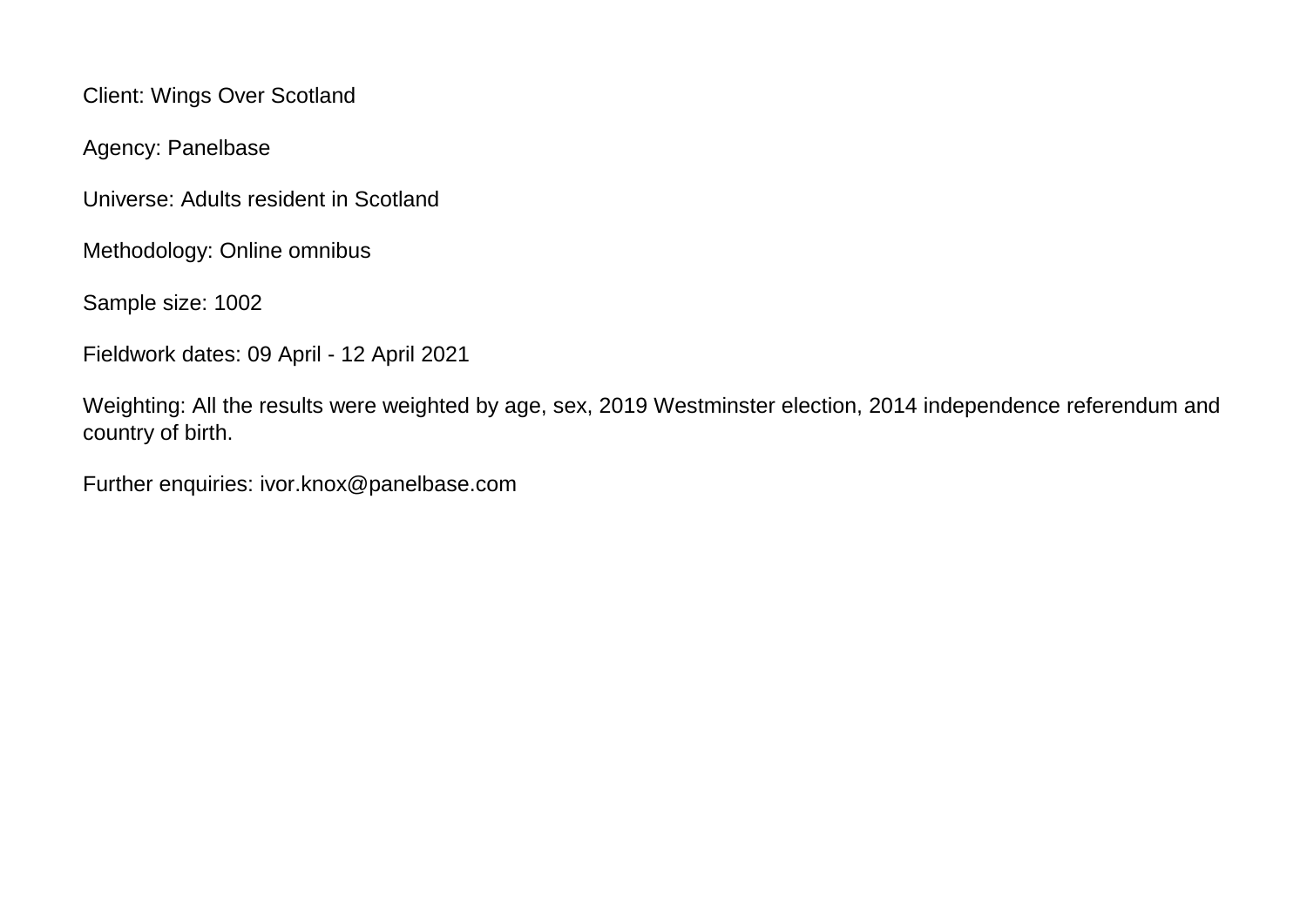| Base: 1,002                                                                                                                                                                                                                                                                                                                                                                                                                                                           |                                                                                      | Total             | Gender x Age              |              |                  |                       |                 |                         | SEG              |                               | 2019 Westminster |                 |            |                       |                 | 2014 Independence<br>Referendum |                   |                  | 2016 EU Referendum |                             | Country of Birth  |                    |            |  |
|-----------------------------------------------------------------------------------------------------------------------------------------------------------------------------------------------------------------------------------------------------------------------------------------------------------------------------------------------------------------------------------------------------------------------------------------------------------------------|--------------------------------------------------------------------------------------|-------------------|---------------------------|--------------|------------------|-----------------------|-----------------|-------------------------|------------------|-------------------------------|------------------|-----------------|------------|-----------------------|-----------------|---------------------------------|-------------------|------------------|--------------------|-----------------------------|-------------------|--------------------|------------|--|
|                                                                                                                                                                                                                                                                                                                                                                                                                                                                       |                                                                                      |                   | Male x 16 Male x 35<br>34 | 54           | Male x<br>$55+$  | Female x<br>$16 - 34$ | 35-54           | Female x Female x<br>55 | ABC1             | C <sub>2</sub> D <sub>E</sub> | CON              | LAB             | Lib Dem    | SNP                   | Yes             | No                              | I did not<br>vote | Remain           | Leave              | Did not<br>vote             | Scotland i        | England All others |            |  |
| Total                                                                                                                                                                                                                                                                                                                                                                                                                                                                 |                                                                                      | 1002<br>(1002)    | 147<br>(140)              | 154<br>(155) | 181<br>(186)     | 145<br>(142)          | 162<br>(156)    | 209<br>(219)            | 579<br>(580)     | 423<br>(422)                  | 216<br>(237)     | 160<br>(139)    | 82<br>(72) | 387<br>(393)          | 387<br>(382)    | 479<br>(484)                    | 136<br>(136)      | 568<br>(565)     | 305<br>(314)       | 129<br>(123)                | 832<br>(789)      | 90<br>(140)        | 80<br>(73) |  |
| W1. The Parliamentary and independent inquiries into the Scottish Government's<br>handling of complaints about Alex Salmond both found a catalogue of very<br>serious failures and errors had been made at every level, to the detriment of<br>everyone involved - the women who made the complaints, Alex Salmond, and<br>Scottish taxpayers who footed a multi-million pound bill for an unlawful                                                                   | <b>Base: All respondents</b>                                                         | 1002<br>(1002)    | 147<br>(140)              | 154<br>(155) | 181<br>(186)     | 145<br>(142)          | 162<br>(156)    | 209<br>(219)            | 579<br>(580)     | 423<br>(422)                  | 216<br>(237)     | 160<br>(139)    | 82<br>(72) | 387<br>(393)          | 387<br>(382)    | 479<br>(484)                    | 136<br>(136)      | 568<br>(565)     | 305<br>(314)       | 129<br>(123)                | 832<br>(789)      | 90<br>(140)        | 80<br>(73) |  |
|                                                                                                                                                                                                                                                                                                                                                                                                                                                                       | Yes, it's acceptable                                                                 | 173<br>17%        | 39<br>27%                 | 27<br>18%    | 22<br>12%        | 34<br>24%             | 25<br>15%       | 27<br>13%               | 103<br>18%       | 70<br>17%                     | 10<br>5%         | 27<br>17%       | 7%         | 108<br>28%            | 117<br>30%      | 32<br>7%                        | 24<br>18%         | 109<br>19%       | 38<br>12%          | $2^{\circ}$<br><b>21%</b>   | 150<br>18%        | 13<br>14%          | 11<br>14%  |  |
| investigation and a failed prosecution.<br>However, nobody has resigned, been sacked, demoted or in any way disciplined                                                                                                                                                                                                                                                                                                                                               | No, it's unacceptable                                                                | 659<br>66%        | 73<br>49%                 | 100<br>65%   | 142<br>78%       | -77<br>53%            | 107<br>66%      | 156<br><b>75%</b>       | 382<br>66%       | 276<br>65%                    | 199<br>92%       | 116<br>72%      | 66<br>80%  | 185<br>48%            | 183<br>47%      | 402<br>84%                      | 73<br>54%         | 339<br>60%       | 248<br>81%         | - 71<br><b>55%</b>          | 544<br>65%        | 61<br>68%          | 54<br>67%  |  |
| over the issue. Do you consider this acceptable?                                                                                                                                                                                                                                                                                                                                                                                                                      | Don't know                                                                           | 170<br><b>17%</b> | 35 <sub>1</sub><br>24%    | 27<br>17%    | 17<br>10%        | 34<br><b>24%</b>      | 30<br>19%       | 26<br>13%               | 94<br>16%        | 77<br>18%                     | 3%               | 17<br>11%       | 10<br>12%  | 93<br>24%             | 87<br>22%       | 45<br>9%                        | 38<br>28%         | 120<br>21%       | 19<br>6%           | 31<br>24%                   | 138<br>17%        | 16<br>18%          | 15<br>19%  |  |
| W2. Who do you think should have resigned or been sacked?                                                                                                                                                                                                                                                                                                                                                                                                             | Base: Selected 'No' at W1                                                            | 659<br>(660)      | 73<br>(70)                | 100<br>(101) | 142<br>(146)     | 77<br>(75)            | 107<br>(102)    | 156<br>(162)            | 382<br>(386)     | 276<br>(274)                  | 199<br>(219)     | 116<br>(102)    | 66<br>(58) | 185<br>(187)          | 183<br>(179)    | 402<br>(407)                    | - 73<br>(74)      | 339<br>(335)     | 248<br>(258)       | 71<br>(67)                  | 544<br>(517)      | 61<br>(94)         | 54<br>(49) |  |
|                                                                                                                                                                                                                                                                                                                                                                                                                                                                       | Leslie Evans, the Permanent<br>Secretary responsible for the<br>complaints procedure | 437<br>66%        | 50<br>69%                 | 80<br>80%    | 99<br>69%        | 45<br>58%             | 61<br>57%       | 101<br>65%              | 273<br>71%       | 165<br>60%                    | 132<br>66%       | 71<br>61%       | 49<br>74%  | 132<br>71%            | 139<br>76%      | 260<br>65%                      | 38<br>52%         | 240<br>71%       | 160<br>65%         | 37<br><b>52%</b>            | 365<br>67%        | 39<br>64%          | 33<br>62%  |  |
|                                                                                                                                                                                                                                                                                                                                                                                                                                                                       | Nicola Sturgeon                                                                      | 364<br>55%        | 34<br>47%                 | 68<br>68%    | 97<br>68%        | 21<br>28%             | 56<br>52%       | 86<br>55%               | 217<br>57%       | 147<br>53%                    | 176<br>89%       | 69<br>59%       | 39<br>59%  | 4 <sup>5</sup><br>24% | 52<br>28%       | 288<br>72%                      | 24<br>32%         | 160<br>47%       | 181<br>73%         | 23<br>32%                   | 307<br>56%        | 40<br>65%          | 17<br>32%  |  |
|                                                                                                                                                                                                                                                                                                                                                                                                                                                                       | James Wolffe, the Lord<br>Advocate<br>Other                                          | 260<br>40%        | 23<br>32%<br>10           | 48<br>48%    | 72<br>51%<br>-11 | 28<br>36%<br>-11      | 34<br>32%       | 54<br>34%<br>20         | 165<br>43%<br>42 | 95<br>34%<br>36               | 98<br>49%<br>13  | 48<br>41%<br>13 | 24<br>36%  | 64<br>34%             | 64<br>35%<br>26 | 174<br>43%<br>37                | 22<br>30%<br>16   | 124<br>36%<br>45 | 117<br>47%<br>18   | 20<br><b>28%</b>            | 227<br>42%<br>67  | 21<br>35%          | 12<br>22%  |  |
|                                                                                                                                                                                                                                                                                                                                                                                                                                                                       |                                                                                      | 12%               | 13%                       | <b>5%</b>    | 8%               | 15%                   | 17%             | 13%                     | 11%              | 13%                           | <b>7%</b>        | 11%             | 13%        | 15%                   | 14%             | 9%                              | 22%               | 13%              | 7%                 | 21%                         | 12%               | 8%                 | 12%        |  |
| W3. The Hate Crime Bill recently passed by the Scottish Parliament could make it<br>a criminal offence to say, even in the privacy of your own home, that you don't<br>believe it's possible for women to have penises. Do you support this law?                                                                                                                                                                                                                      | <b>Base: All respondents</b>                                                         | 1002<br>(1002)    | 147<br>(140)              | 154<br>(155) | 181<br>(186)     | 145<br>(142)          | 162<br>(156)    | 209<br>(219)            | 579<br>(580)     | 423<br>(422)                  | 216<br>(237)     | 160<br>(139)    | 82<br>(72) | 387<br>(393)          | 387<br>(382)    | 479<br>(484)                    | 136<br>(136)      | 568<br>(565)     | 305<br>(314)       | 129<br>(123)                | 832<br>(789)      | 90<br>(140)        | 80<br>(73) |  |
|                                                                                                                                                                                                                                                                                                                                                                                                                                                                       | Yes                                                                                  | 163<br>16%        | 44<br>30%                 | 24<br>16%    | 14<br>8%         | 38<br>26%             | 26<br>16%       | 15<br>7%                | 100<br>17%       | 63<br>15%                     | 3%               | 34<br>21%       | 8%         | 95<br>24%             | 96<br>25%       | 42<br>9%                        | 26<br>19%         | 109<br>19%       | 33<br>11%          | $\mathcal{D}$<br>17%        | 137<br>16%        | 13<br>15%          | 13<br>16%  |  |
|                                                                                                                                                                                                                                                                                                                                                                                                                                                                       | No                                                                                   | 618<br>62%        | 64<br>44%                 | 103<br>67%   | 142<br>78%       | 72<br>50%             | 92<br>57%       | 143<br>68%              | 363<br>63%       | 255<br>60%                    | 193<br>89%       | 93<br>58%       | 54<br>66%  | 196<br>51%            | 198<br>51%      | 354<br>74%                      | 66<br>48%         | 324<br>57%       | 230<br>75%         | -64<br>50%                  | 517<br>62%        | 58<br>65%          | 43<br>53%  |  |
|                                                                                                                                                                                                                                                                                                                                                                                                                                                                       | Don't know                                                                           | 220<br>22%        | 39<br>26%                 | 26<br>17%    | 25<br>14%        | 35<br>24%             | 43<br>27%       | 51<br>24%               | 116<br>20%       | 104<br>25%                    | 16<br>8%         | 33<br>21%       | 21<br>25%  | 96<br>25%             | 93<br>24%       | 83<br>17%                       | 44<br>32%         | 136<br>24%       | 42<br>14%          | $\overline{4}$<br>33%       | 178<br>21%        | 18<br>21%          | 24<br>30%  |  |
| W4. The Scottish Government recently won a court case enabling it to define<br>male people as women if they declared themselves as such, for the purposes of<br>gender quotas on public boards. This would mean that a company required to<br>have a 50/50 gender balance could in fact have a board comprised entirely of<br>male people as long as half of them claimed to be women.<br>Do you support the redefinition of the word "woman" to include male people? | <b>Base: All respondents</b>                                                         | 1002<br>(1002)    | 147<br>(140)              | 154<br>(155) | 181<br>(186)     | 145<br>(142)          | 162<br>(156)    | 209<br>(219)            | 579<br>(580)     | 423<br>(422)                  | 216<br>(237)     | 160<br>(139)    | 82<br>(72) | 387<br>(393)          | 387<br>(382)    | 479<br>(484)                    | 136<br>(136)      | 568<br>(565)     | 305<br>(314)       | 129<br>(123)                | 832<br>(789)      | 90<br>(140)        | 80<br>(73) |  |
|                                                                                                                                                                                                                                                                                                                                                                                                                                                                       | Yes                                                                                  | 161<br>16%        | 53<br>36%                 | 22<br>14%    | 10<br>6%         | 40<br>28%             | $24+M37$<br>15% | 10<br>5%                | 110<br>19%       | 51<br>12%                     | 4%               | 34<br>21%       | 9%         | 88<br>23%             | 83<br>22%       | 46<br>10%                       | 32<br>23%         | 116<br>20%       | 20<br>7%           | $\mathcal{P}$<br><b>20%</b> | 131<br>16%        | 15<br>17%          | 14<br>18%  |  |
|                                                                                                                                                                                                                                                                                                                                                                                                                                                                       | No                                                                                   | 604<br>60%        | 60<br>41%                 | 97<br>63%    | 141<br>78%       | 63<br>44%             | 92<br>57%       | 148<br>71%              | 350<br>60%       | 254<br>60%                    | 184<br>85%       | 85<br>53%       | 57<br>70%  | 196<br>51%            | 213<br>55%      | 337<br>70%                      | 54<br>40%         | 309<br>54%       | 238<br>78%         | -51<br>44%                  | 508<br>61%        | 53<br>59%          | 43<br>53%  |  |
|                                                                                                                                                                                                                                                                                                                                                                                                                                                                       | Don't know                                                                           | 237<br>24%        | 34<br>23%                 | 34<br>22%    | 30<br>17%        | 41<br><b>28%</b>      | 45<br>28%       | 51<br>25%               | 119<br>21%       | 118<br>28%                    | 24<br>11%        | 41<br>25%       | 17<br>21%  | 104<br>27%            | 91<br>23%       | 96<br>20%                       | 50<br>37%         | 144<br>25%       | 47<br>15%          | $\overline{4}$<br>36%       | 192<br><b>23%</b> | 22<br>24%          | 23<br>29%  |  |
|                                                                                                                                                                                                                                                                                                                                                                                                                                                                       |                                                                                      |                   |                           |              |                  |                       |                 |                         |                  |                               |                  |                 |            |                       |                 |                                 |                   |                  |                    |                             |                   |                    |            |  |